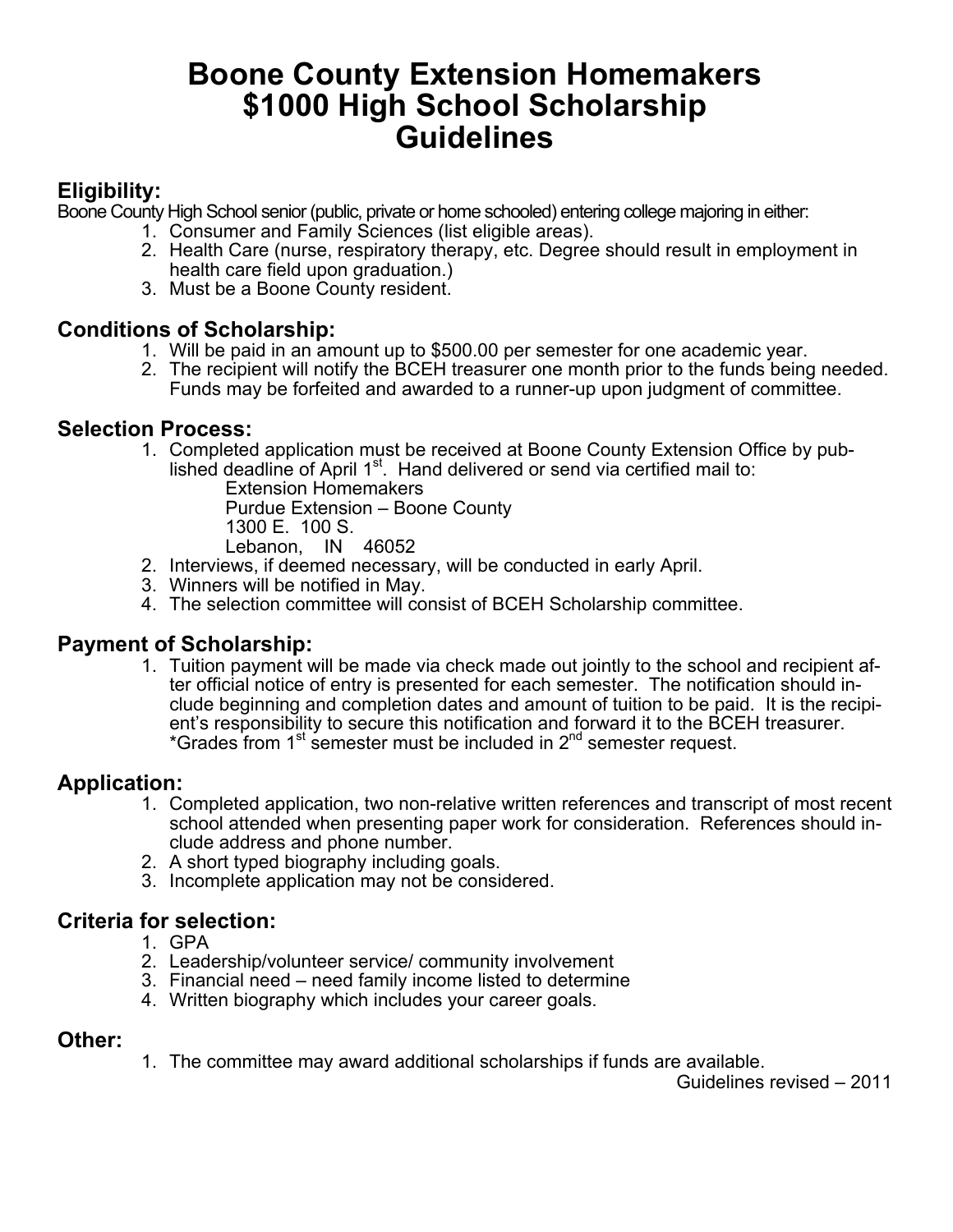# **CONSUMER AND FAMILY SCIENCE/HEALTH CARE SCHOLARSHIP**

### **SPONSORED BY BOONE COUNTY EXTENSION HOMEMAKERS**

## **SCHOLARSHIP APPLICATION**

**Application due April 1st**

| (Please print in ink or type) |                                                                                  |
|-------------------------------|----------------------------------------------------------------------------------|
| <b>PERSONAL</b>               |                                                                                  |
|                               |                                                                                  |
|                               | Address: ___________________________City:___________________________Zip:________ |
|                               | _Marital Status:__________________                                               |
|                               |                                                                                  |
|                               |                                                                                  |
|                               | Rank in High School Senior Class:_____________________Number in Class:__________ |
|                               |                                                                                  |
|                               |                                                                                  |
|                               |                                                                                  |
|                               |                                                                                  |
|                               |                                                                                  |
| <b>COLLEGE</b>                |                                                                                  |
|                               |                                                                                  |
|                               |                                                                                  |
|                               |                                                                                  |
|                               |                                                                                  |